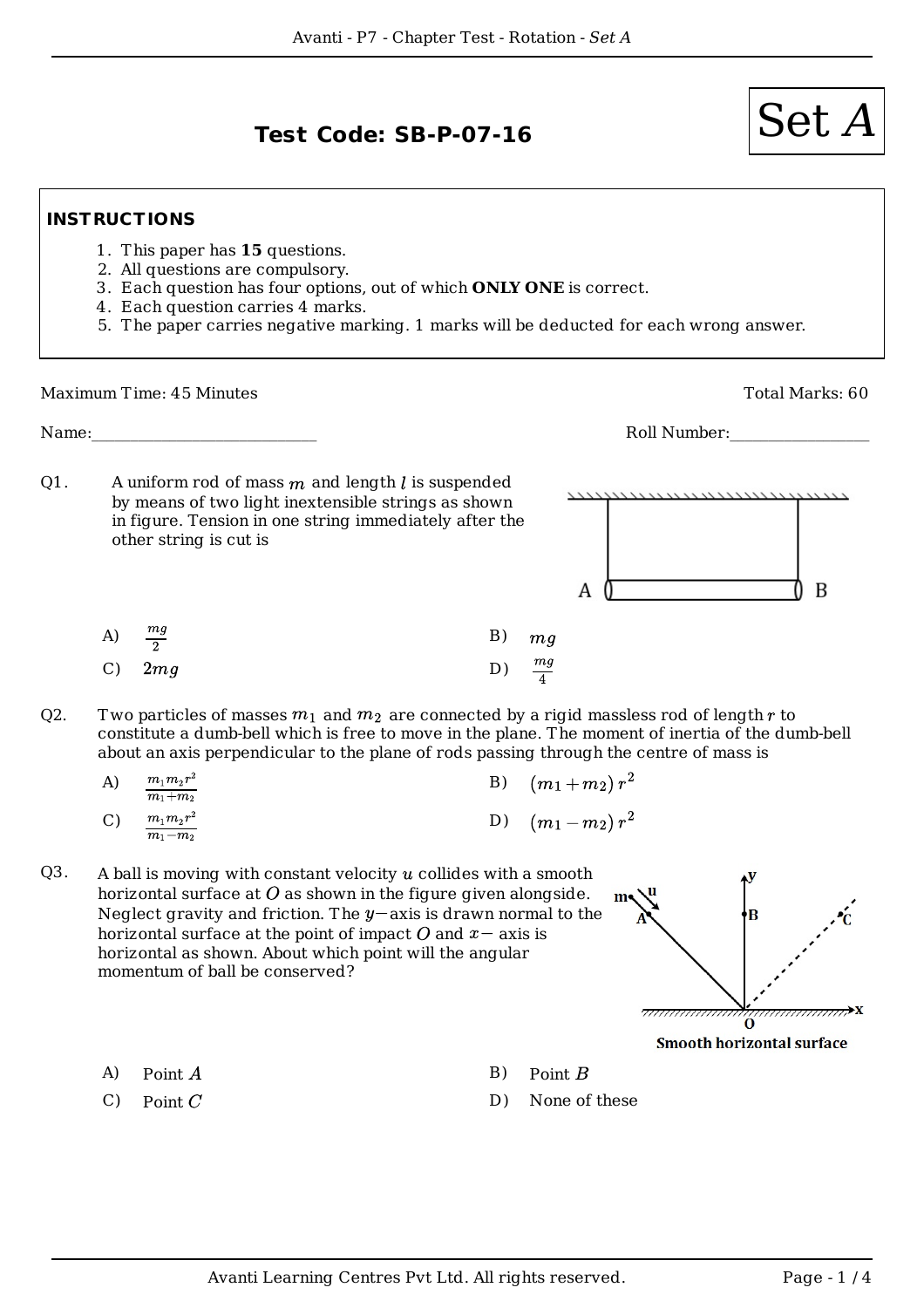A uniform solid sphere rolls up (without slipping) the rough fixed inclined plane, and then back down. Which is the correct graph of acceleration  $a$  of centre of mass of solid sphere as function of time  $t$  (for the duration sphere is on the incline)? Assume that the sphere rolling up has a positive velocity. Q4.



- A cylinder executes pure rolling without slipping with a constant velocity on a plank, whose upper surface is rough enough, but lower surface is smooth. The plank is kept at rest on a smooth horizontal surface by the application of application of an external horizontal force  $F$ . Choose the correct alternative:  $O<sub>5</sub>$ .
	- A) The direction of F is towards right. B) The direction of F is towards left
	-
- 
- C) The value of  $F$  is zero D) The direction of  $F$  depends on the ratio of the relative masses of disc and plank.

 $\omega$ 

A conical pendulum consists of a simple pendulum moving in a horizontal circle as shown in the figure.  $C$  is the pivot,  $O$  the centre of the circle in which the pendulum bob moves and  $\omega$  the constant angular velocity of the bob. If  $L$  is the angular momentum about point  $C$ , then : Q6.



- A)  $\vec{L}$  is constant
- C) only magnitude of  $\vec{L}$  is constant
- B) only direction of  $\vec{L}$  is constant
- D) None of the above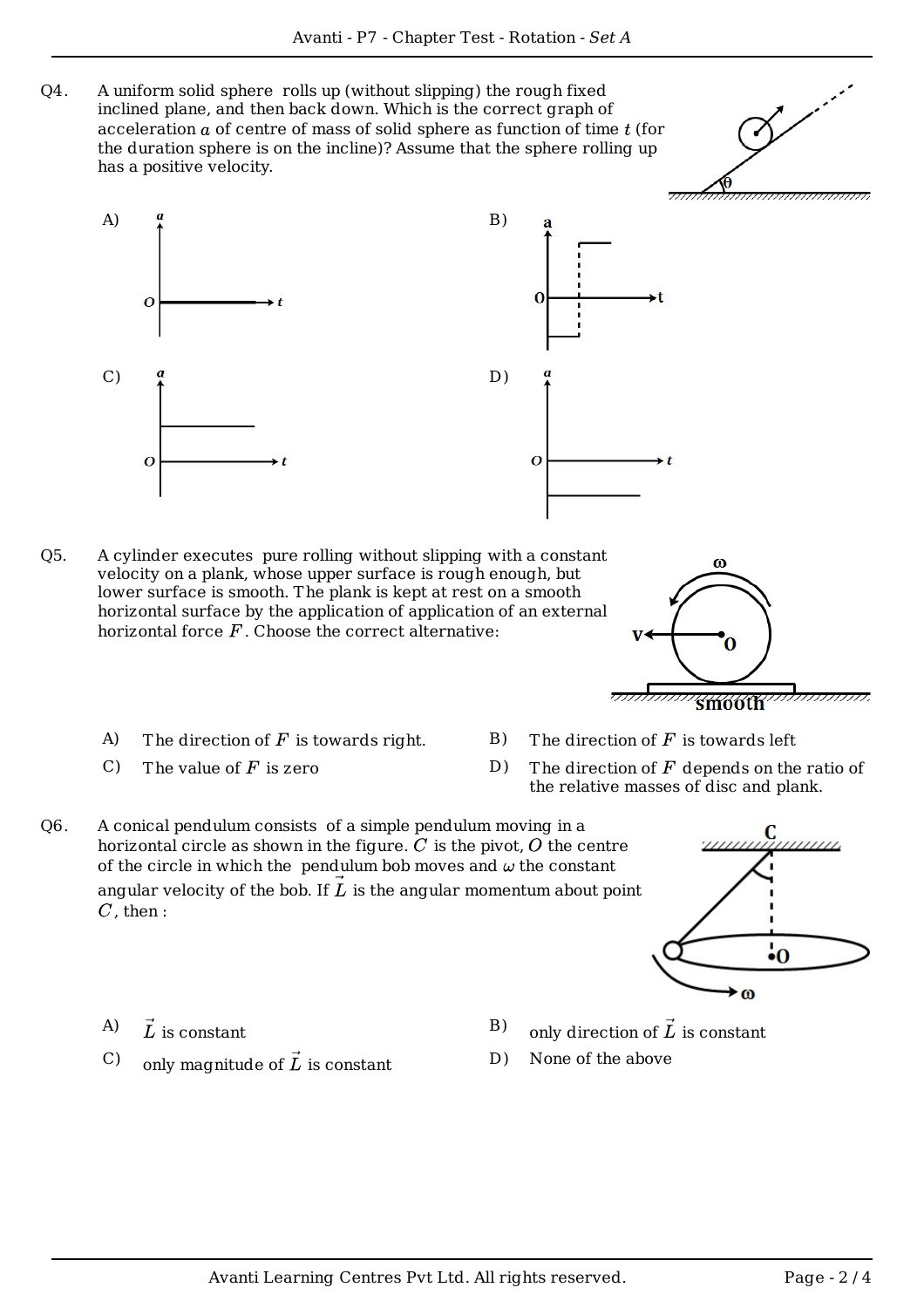Q7.

Two solid spheres each of mass M and radius  $\frac{R}{2}$  are connected with a massless rod of length  $2R$  as shown in the figure. What will be the moment of inertia of the system about an axis passing through the centre of one of the sphere and perpendicular to the rod?

A) 
$$
\frac{21}{5}MR^2
$$
  
\nB)  $\frac{2}{5}MR^2$   
\nC)  $\frac{5}{2}MR^2$   
\nD)  $\frac{5}{21}MR^2$ 

A particle of unit mass is moving in a circular path of radius  $a$ , with a constant velocity  $v$  as shown in the figure. The center of circle is marked by  $'C'$ . The angular momentum about the origin O can be written as: Q8.

| A) $va(1+\cos 2\theta)$ |         | B) $va(1+\cos\theta)$ |
|-------------------------|---------|-----------------------|
| C) $va \cos 2\theta$    | D) $va$ |                       |

A thin wire of length L and uniform linear mass density  $\rho$  is bent into a circular loop with centre at  $O$  as shown in the figure. The moment of inertia of the loop about the axis  $XX'$  is Q9.

A) 
$$
\frac{\rho L^3}{8\pi^2}
$$
 \t\t B)  $\frac{\rho L^3}{16\pi^2}$   
\nC)  $\frac{5\rho L^3}{16\pi^2}$  \t\t D)  $\frac{3\rho L^3}{8\pi^2}$ 

- A solid body rotates with deceleration about a stationary axis with an angular deceleration  $|\alpha| = k\sqrt{\omega}$ ; where k is a constant and  $\omega$  is the angular velocity of the body. If the initial angular velocity is  $\omega_0$ , then mean angular velocity of the body averaged over the whole time of rotation is Q10.
	- A)  $\omega_0$  B) C)  $\frac{\omega_0}{2}$  D)
- A metal ball of mass  $m$  is put at the point  $A$  of a loop track and the vertical distance of A from the lower most point of track is 8 times the radius  $R$  of the circular part. The linear velocity of ball when it rolls upto the point  $B$ which is at a height  $R$  in the circular track will be Q11.
	- A)  $[10gR]^{1/2}$  B)  $7[\frac{gR}{10}]^{1/2}$

C) 
$$
\left[\frac{7gR}{5}\right]^{1/2}
$$
 D)  $\left[5gR\right]^{1/2}$